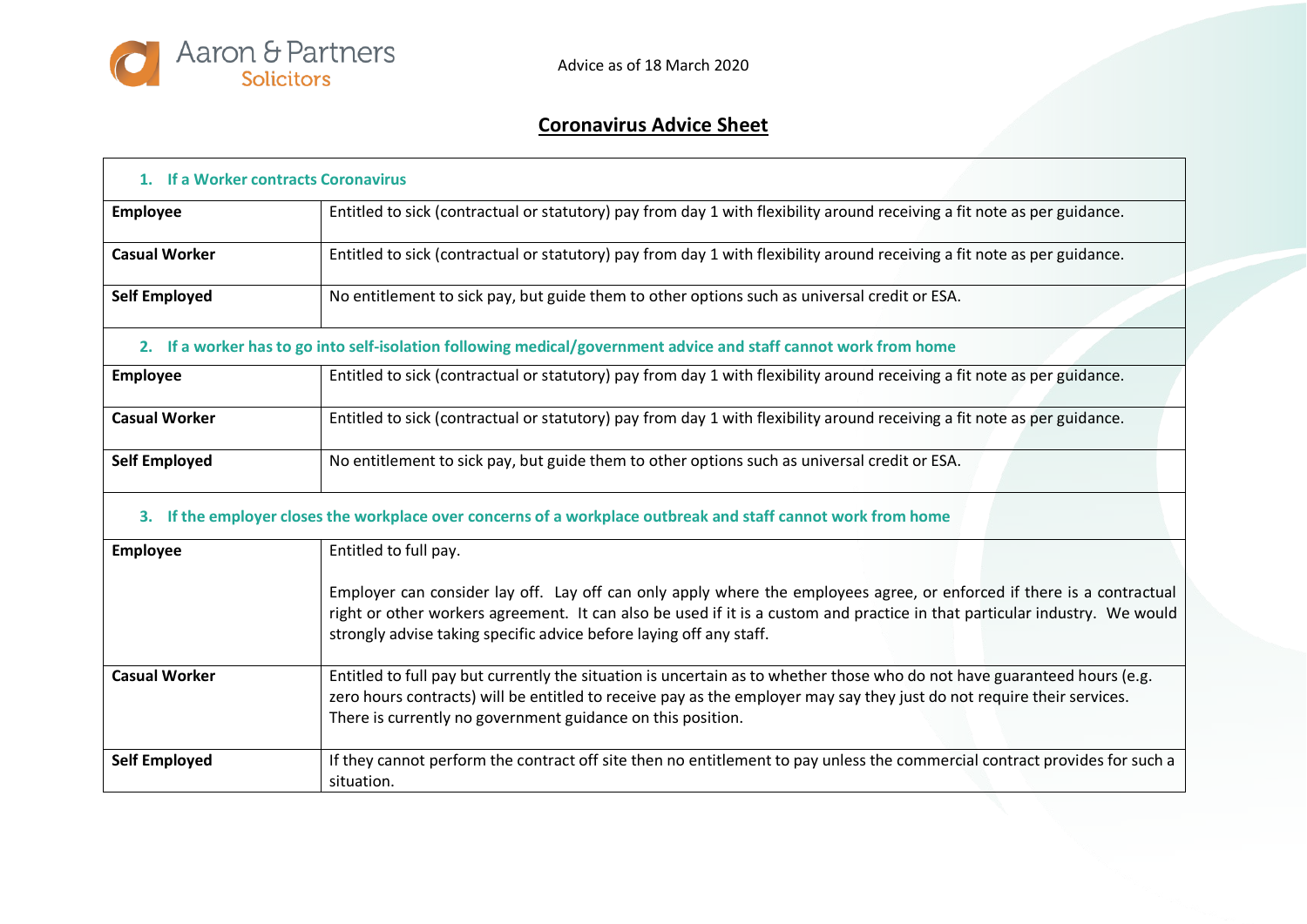

## **4. Vulnerable Workers - consider first whether they are Equality Act 2010 disabled.**

| <b>Disabled Employee/Worker</b>      | If the Employer is concerned they may be at risk to themselves and others firstly consider if any other reasonable<br>adjustments are appropriate. It may be appropriate to send them home. Employers should not put disabled<br>employees/workers to a detriment compared to non-disabled employees, so tread carefully. If other non disabled staff<br>are staying at work then you should pay full pay.<br>If the Employee is concerned about themselves, see section 7. |  |
|--------------------------------------|-----------------------------------------------------------------------------------------------------------------------------------------------------------------------------------------------------------------------------------------------------------------------------------------------------------------------------------------------------------------------------------------------------------------------------------------------------------------------------|--|
|                                      |                                                                                                                                                                                                                                                                                                                                                                                                                                                                             |  |
| <b>Non Disabled Employee</b>         | If the Employer is concerned, full pay or lay off, see section 3 on employees.                                                                                                                                                                                                                                                                                                                                                                                              |  |
|                                      | If the Employee is concerned about themselves, see section 7.                                                                                                                                                                                                                                                                                                                                                                                                               |  |
| <b>Non Disabled Casual</b><br>Worker | If the Employer is concerned, full pay. See section 3 on casual workers.                                                                                                                                                                                                                                                                                                                                                                                                    |  |
|                                      | If the Employee is concerned, see section 7.                                                                                                                                                                                                                                                                                                                                                                                                                                |  |
| <b>Self Employed</b>                 | If they cannot perform the contract off site then no entitlement to pay unless the contract with individual/limited<br>company provides for such a situation.                                                                                                                                                                                                                                                                                                               |  |
|                                      | 5. If a worker is not sick, but an off site client tells them not to come to work and staff can't work from home                                                                                                                                                                                                                                                                                                                                                            |  |
| <b>Employee</b>                      | Try to source alternative assignments, but if this is not available then they are entitled to full pay unless the commercial<br>contract with the client provides otherwise. Lay off can also apply, see section 3.                                                                                                                                                                                                                                                         |  |
| <b>Casual Worker</b>                 | Try to source alternative assignments, but if this is not available, technically they are entitled to full pay unless the<br>commercial contract with the client provides otherwise, but see issues on casual workers in section 3 - there may be no<br>requirement to offer any more hours.                                                                                                                                                                                |  |
| <b>Self Employed</b>                 | No entitlement to sick pay or pay. Don't necessarily need to source alternative assignment unless the contract with the<br>individual/company requires the Employer to do so.                                                                                                                                                                                                                                                                                               |  |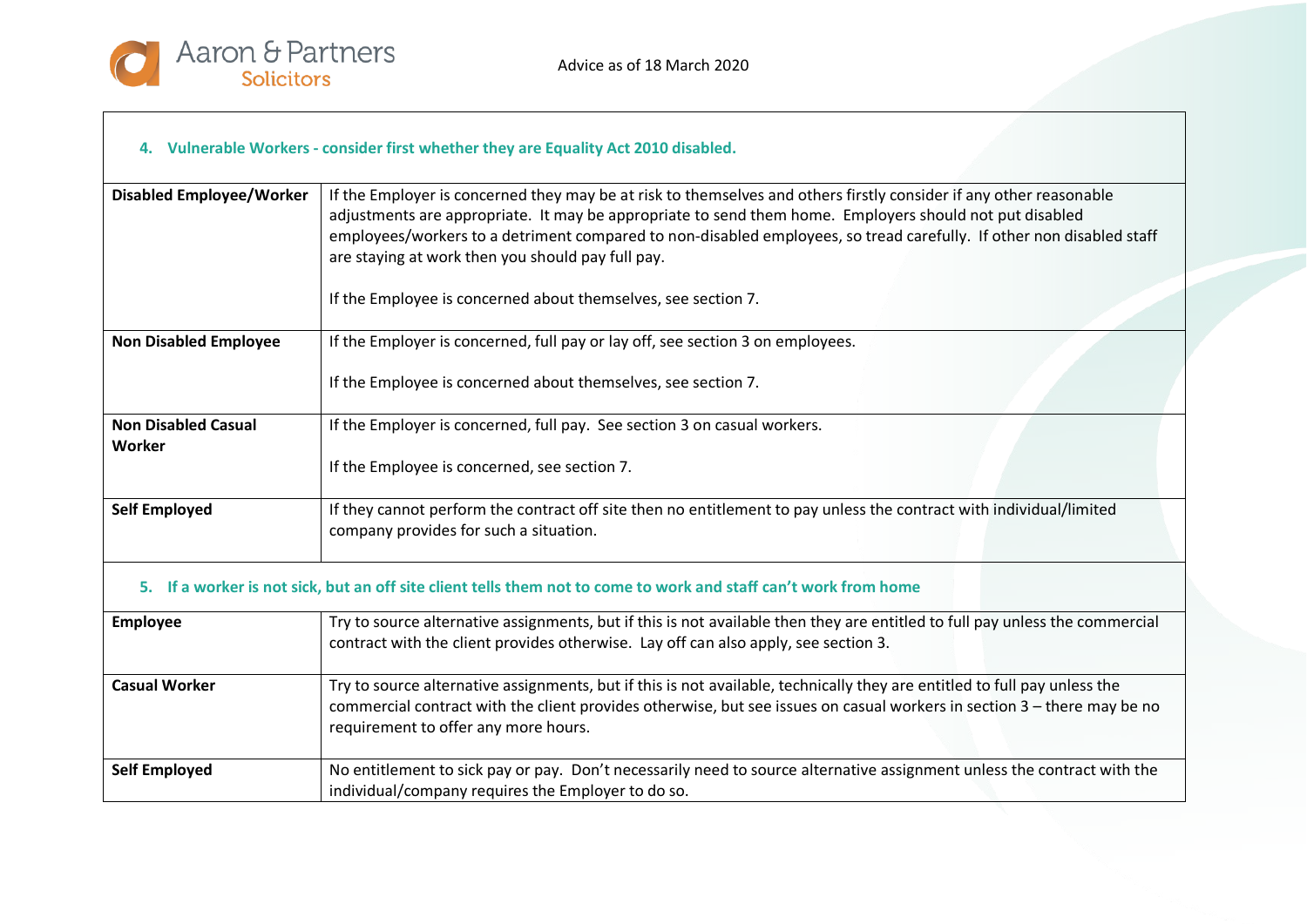| 6. If an employee needs time off work to look after someone (i.e. dependents) and can't work from home. Remember to consider associative<br>discrimination if dependents are disabled for the purposes of the Equality Act 2010. |  |  |
|----------------------------------------------------------------------------------------------------------------------------------------------------------------------------------------------------------------------------------|--|--|
| Unpaid leave or Holidays. Consider Time of for Dependants.                                                                                                                                                                       |  |  |
| Unpaid leave or Holidays.                                                                                                                                                                                                        |  |  |
| Unpaid leave - no entitlement to holidays as self employed.                                                                                                                                                                      |  |  |
| 7. If employees do not want to go to work (i.e. choses to self isolate without medical advice). The current advice from the government however<br>is to self isolate if any symptoms present so consider section 3 too.          |  |  |
| Unpaid leave or Holidays or if they refuse to work - could be disciplinary action if not in line with government<br>or NHS Guidance.                                                                                             |  |  |
| Unpaid leave or Holidays or if they refuse to work - could be disciplinary action if not in line with government<br>or NHS Guidance.                                                                                             |  |  |
| Unpaid leave - no entitlement to holidays as self employed.                                                                                                                                                                      |  |  |
| 8. If the off site client needs to close the workplace (The NHS will advise on if a workplace is to close) and workers cannot work from home. If a<br>workplace is closed you need to seek further advice.                       |  |  |
| Try to source alternative assignments, but if this is not available then they are entitled to full pay unless the<br>commercial contract with the client provides otherwise. Lay off can also apply, see section 3.              |  |  |
| Try to source alternative assignments, but if this is not available then they are entitled to full pay unless the<br>commercial contract with the client provides otherwise. See issues on casual workers in section 3.          |  |  |
| Unpaid leave - no entitlement to holidays as self employed. Don't necessarily need to source alternative<br>assignment unless the contract with the individual/company requires the Employer to do so.                           |  |  |
|                                                                                                                                                                                                                                  |  |  |